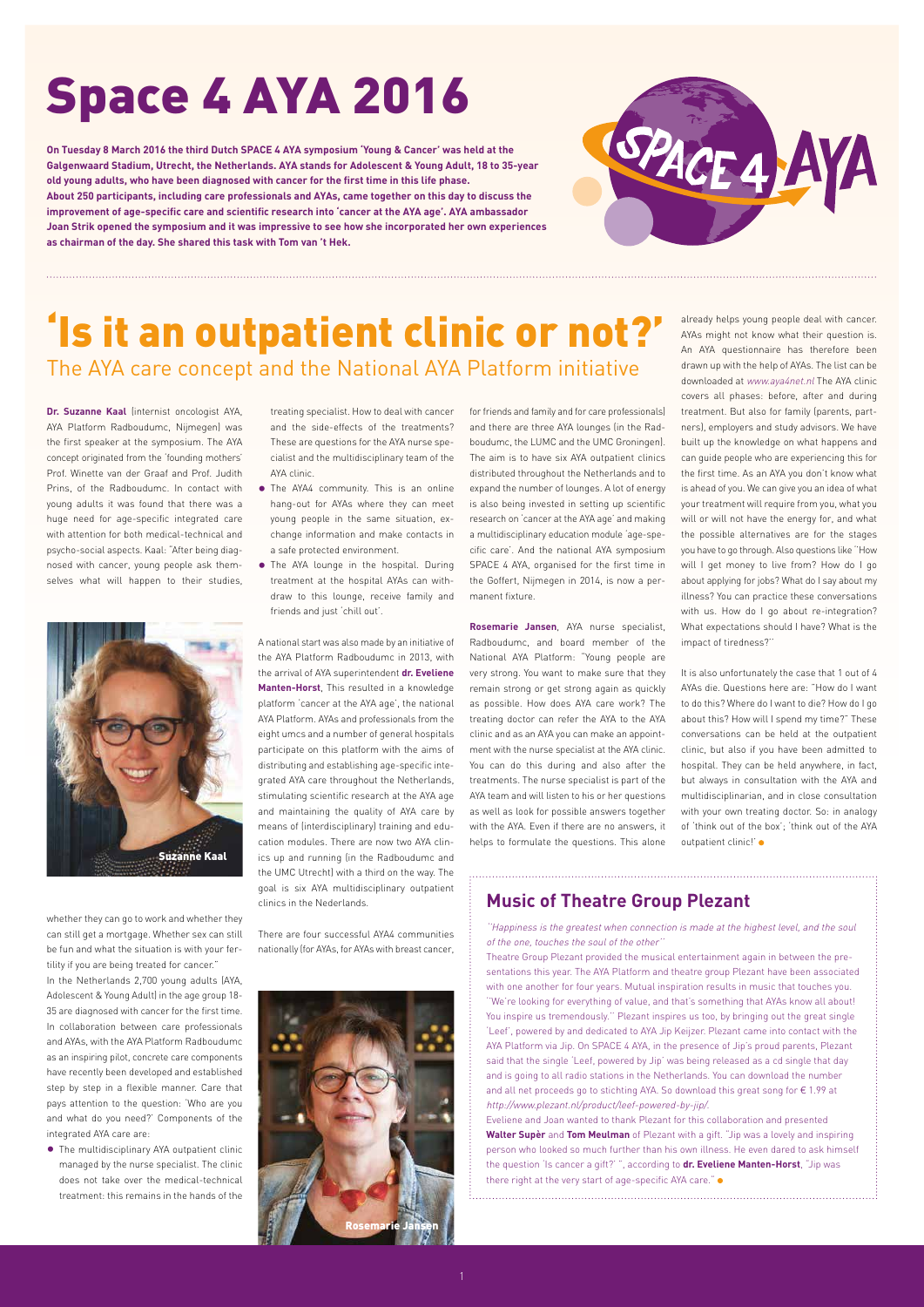**Some AYAs with cancer experience negative effects from their treatment at a later age. More information on these long-term effects is being obtained by international scientific research and long-term follow-up. Based on this knowledge the risk of these effects can be reduced, for example by adjusting treatment or lifestyle.**

Although most cancer treatments are successful for AYAs, as a result of treatment there is also an increased risk of negative long-term effects. In addition to psychosocial effects, there may be numerous physical side-effects. These may vary from tingling limbs and tinnitus

to tiredness and the development of cardiovascular diseases and secondary neoplasms. As the result of global scientific research more and more is known about the incidence and risk factors of these late side-effects in

young people with cancer.

"Our research shows, for example, that AYAs have a lot of late side-effects with osteosarcomas. However, there is a lot we do not know yet, for example the role of someone's genetic predisposition. We are currently working on getting these kinds of questions on the agenda through a European collaborative venture", says **Prof. dr. Winette van der Graaf**, chairman of the National AYA Platform and internist oncologist at the Royal Marsden Hospital in London. During the symposium Van der Graaf was awarded the first AYA award for her special services for the national AYA Platform.

**Prof. Jourik Gietema**, member of the National AYA Platform and internist oncologist at the UMC Groningen, says the long-term effects of cancer treatment result from the specific combinations of the treatments given. Factors that play an important role here include age, gender, genetic predisposition and lifestyle. One of the possible long-term effects is the development of cardiovascular diseases, for example in AYAs who have been treated for testicular cancer.

Gietema: "Our research shows that twenty years after their treatment these AYAs have a slightly higher risk of cardiovascular diseases compared to a control population. Moreover, the research shows that among these young men in the period after their treatment the number of risk factors for cardiovascular diseases increases. Examples of these risk factors are obesity, high blood pressure, diabetes and a raised cholesterol level. The research also shows that AYAs who were treated for testicular cancer with cisplatin still have cisplatin residue in their blood a long time after their treatment. These raised platinum levels can cause damage to the endothelium which is associated with the occurrence of atherosclerosis and accelerated aging."

It is therefore very important to weigh up the advantages and disadvantages of a treatment carefully. Moreover, in connection with the late toxicity it is important to monitor the patient carefully for an extended period after treatment using a survivor care plan. "In Groningen we have developed, for example, the Sharedcare Follow-up project, where the follow-up is carried out together with the GP", says Jourik Gietema.1

Another important long-term effect of cancer treatment is the development of secondary malignant neoplasms. These new neoplasms are associated with considerable morbidity and mortality. The number of patients who

after a first neoplasm are diagnosed later with a new neoplasm has been increasing in recent years. In the Netherlands in 1990 in 10% of all new cases of cancer a secondary neoplasm was found, while this was 17% in 2013. "It's important here to realise that probably only a small part, possibly 5-10%, of these secondary tumours is the result of a previous treatment with, for example, radiotherapy or chemotherapy. In most cases environmental factors, lifestyle and/or genetic predisposition will have played an important role in the occurrence of the second cancer. However, clinical research shows that, for example, after radiotherapy within the radiation field there is a significantly increased risk of the development of a second tumour", says **dr. Michael Schaapveld**, researcher at the Antoni van Leeuwenhoek hospital in Amsterdam.

#### **Reference**

1. Shared-care Follow-up project. Information available at www. survivorcare.umcg.nl



FoodforCare is a unique food formula and a joint initiative by young (AYA) cancer patients, the Radboudumc and **Maison van den Boer**. FoodforCare aims at tasty, sustainable and affordable dishes with high nutritional values that improve appetite and contribute to patients feeling better. All the dishes have been specially developed with fresh, pure ingredients and contain important nutrients that the patient needs during treatment and recovery. Taste, smell, nutritional values – such as proteins and calories - and portion size are adjusted to the various patient groups. Six times a day patients can choose small à-lacarte dishes. These are provided actively by motivated food assistants who advise patients with the right 'tone of vibe' and encourage them to eat.

What started in 2013 as a pilot for oncology patients in the Radboudumc, has developed in 2016 into a real company with the focus on AYAs. FoodforCare is available to all care institutions and hospitals. We are also working on providing this in the home situation.

In addition to the FoodforCare Holding, the FoodforCare Foundation has also been set up. **Ralph van Renselaar**, AYA and nutritionist with his own sports nutrition company, is an enthusiastic member (secretary) of the foundation. He says this was set up for the general interest to stimulate and subsidise scientific research that focuses on the relationship between food and cancer. In addition, the foundation also contributes to the objectives of the National AYA Platform. One of the first studies it is subsidising is research into the relationship between the FoodforCare formula and patient recovery and wellbeing.

# Late effects after treating AYAs with cancer





**Coordination** Eveliene Manten-Horst

**Photography** Rudi Bexkens

**Text**

Robbert van der Voort Anna Tulkens Olga Husson Marike Deutz Lenneke Stabel Bregje Thijssen Eveliene Manten-Horst Karin Hermans

**National AYA platform** Radboud university medical care AYA Secretariat Route 452 PO Box 9101, 6500 HB Nijmegen Secretariat: 024 361 34 57 www.aya4net.nl

Radboud **in'to** Languages

#### **COLOPHON**

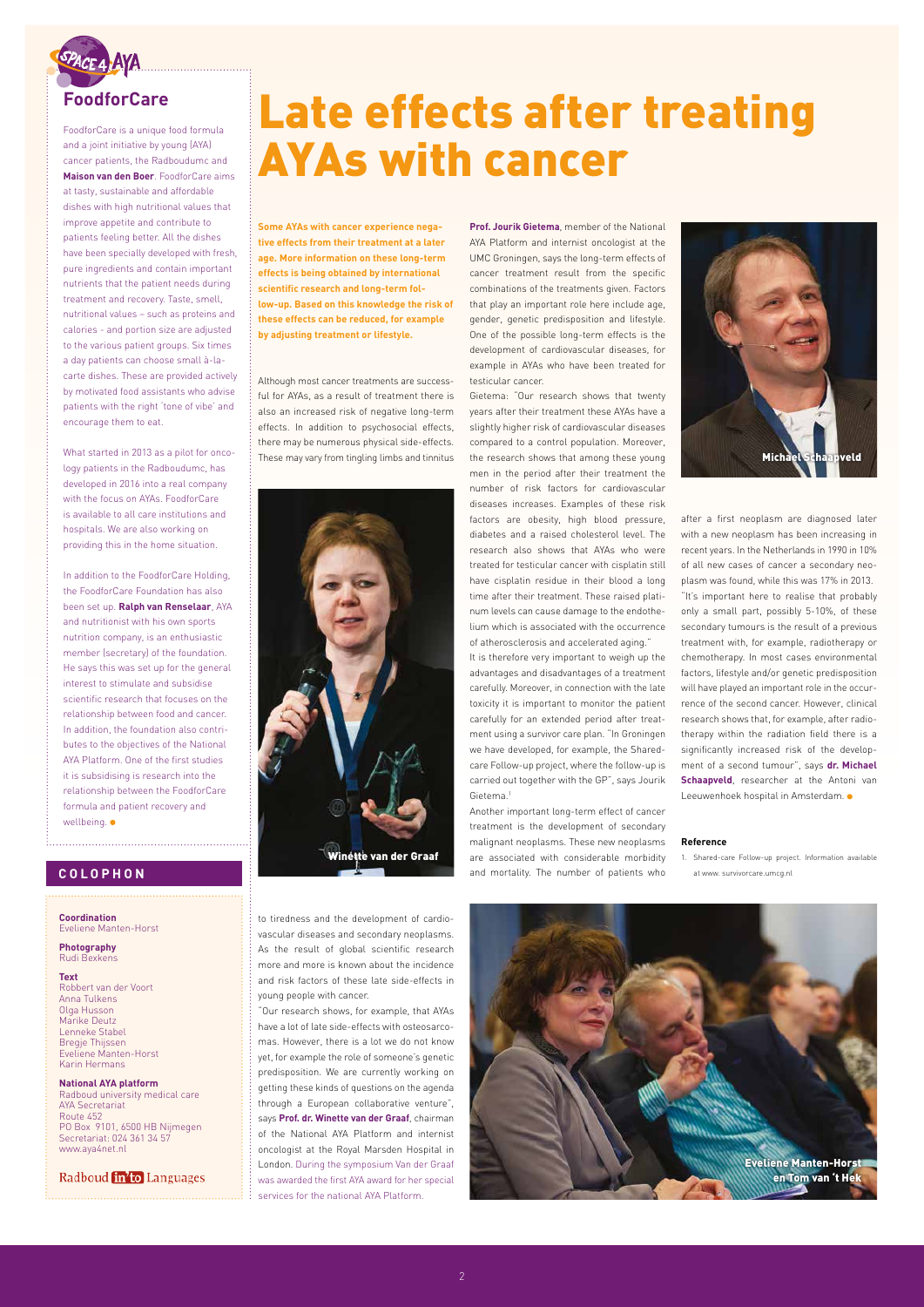Hurrah! You have finished your treatment. Unfortunately in practice this is just the start for many AYAs. You have to process what has happened to you and deal with the late effects of cancer. These involve much more than physical complaints such as tiredness and post-operative effects. AYAs are often completely unaware of the other physical effects, including the likelihood of the occurrence of cardiovascular disease or secondary tumours. The way you perceive your identity has changed and you are aware of the uncertainty of the future. There is also the social impact of cancer; friendships are put under strain and you connect with your peers in a different way.

As an AYA you are unable to move forward with your life as so many areas are out of balance at the same time and this is really frustrating. AYAs develop characteristics that they didn't know they had. Although they should be proud of it, it is also difficult as there is no choice:

allowing yourself to be vulnerable, letting go of control, living in the now, having a sense of humour and resilience. These tools reflect their environment in a special way. This can

#### also result in uneasiness, as there is a lot of pressure on you to always be strong or to be the example.

**Dr. Mariska Koster** of the Dutch insurance company Zilveren Kruis: "I'm going to talk about money, about the problems of funding the care."

But on the other hand there is this healthy aversion to being pampered by your surroundings. AYAs need help dealing with this. The professional care provider should support the AYA through all these problems and be prepared to discuss them with young people, like they do at the AYA clinic. By recognising where the questions, worries or struggles of AYAs come from, and what the pitfalls are, he/ she stands 'above' the AYA. In this way he/she helps the AYA to put what is happening to him or her in perspective, so you can arrive at the right care questions and set priorities together at that point in time. Helping the AYA obtain an overview of and insight into the situation: obtaining recognition and acknowledgement and grip – all this helps.

Ideal aftercare means: more knowledge of and attention for the physical and psychosocial late effects, supervision of the AYA's study/ employer/colleagues by the AYA clinic, personalised aftercare meetings by the AYA clinic, more national recognition of the AYA clinic, and more AYA clinics in the Netherlands. In addition, AYAs need a case manager who provides an overview like a drone for, and with AYA, provision of practical information on late effects, low-threshold theme meetings, and recommended professional care providers (with knowledge of AYA problems).

"You are dealing with three markets, the patients, the insurance companies and the provider markets. In addition, you have the supervisory bodies. The state does want market forces, but also wants to be able to monitor the situation. And then there are stakeholder associations. These players together are the representatives of 'the money' in care. If you translate this to the citizen, you can see that he or she spends 25% of his or her income on care. Via (income) tax and via the insurance premium. If the development trend of the past few years persists, this will soon become 40 % of total income.

Basic care is a right. You are entitled to care if you have basic insurance. The care insurer has a duty of care, the duty to buy enough care so that everyone can have the care that he or she needs. The package must be effective and

efficient. This is based on knowledge of the science plus practical experience. Doctors determine whether a patient is eligible for this care. The Minister of Health, Welfare and Sport determines what is included in the

This year for the second time the National 'HAYAcinth' action was held. On 8 January in eleven hospitals, affiliated to the National AYA Platform, hyacinths were sold by AYAs, family, volunteers and care professionals. They raised the huge sum of  $\epsilon$  16,360 which was handed over by hyacinth grower John van der Slot and Gerard Gardien of Royal FloraHolland. The growers donated the hyacinths for free and together with a number of sponsors made this action possible. All those who contributed to this were thanked for their effort.  $\bullet$ 

Since 2009 a start has been made with the development and implementation of age-specific holistic care for young adults with cancer in the 18 to 35 age group in a collaborative venture of AYAs and enthusiastic care professionals in the Radboudumc. As the first spin-off of this care an AYA clinic, an AYA lounge and an AYA online community were set up. This care is now national with the start of the national AYA Platform in 2013, a knowledge and expertise network with involved care professionals, AYAs and their friends and families. The Dutch Cancer Society has also given me, **dr. Olga Husson**, a fellowship grant to conduct research. The main aim of this fellowship is to identify the components that are needed from the AYA perspective to continue offering stateof-the-art AYA care in the future. Three questions are central here:

- 1. Who is the AYA patient? Including: What are the physical and psychosocial problems AYAs deal with? What internal sources of strength can AYAs call on? What are the (unfulfilled) care needs? What do AYAs expect from the care system and the health care professional?
- 2. Which care elements foster AYA patientcentered care? Including: How is the current AYA care (age-specific clinic, community,

lounge) evaluated? What elements must be present in the care system to fulfil care needs? What barriers to provide AYA patient-centered care are experienced by health care providers??

3. What (psychosocial) interventions are needed in addition to the current AYA care initiatives? Examples could be tools for selfmanagement, communication, and survivorship care plans.

The first findings on question 1 were presented during SPACE 4 AYA. At that point 47 AYAs had completed a questionnaire about their (unful-

filled) care needs. 44% of the AYA's had one or more unfulfilled care needs during treatment, particularly in the areas of psychosocial support, answers to age-specific questions, the inability to get a referral to the AYA clinic and lack of contact with other AYAs. After treatment it was found that for 57% one or more care needs were not met, specifically in the areas of career, re-integration, sexuality, fertility, uncertainty about future, buying a house, and attention for needs of family. AYAs also indicate that more research is needed in the area of prevention (how do you get a young person to go to the general practitioner with complaints?); communication and relationships with partner, parents and friends; issues that survivors have to deal with, such as sexuality (not thinking in problems, but in solutions), fertility (what are my options?), physical activity and sport (what is good for me? The current physical activity interventions are aimed at the 'older' patient); psychosocial support for men with cancer (care does not meet the needs of men). A large national study will be conducted in 2016/2017 to answer the remaining research questions of this fellowship.





## **How do AYAs look at late effects?**

## **What can we learn from AYAs about survivorship and how?**



# AYA care: better and affordable?

### **In the spotlight**

Two sponsor campaigns for the National AYA Platform hand over their cheques to SPACE 4 AYA to superintendent **dr. Eveliene Manten-Horst** and AYA **Marike Deutz**. **Martin Schouten** and **Gert-Jan van Hunnik** took on the challenge of the ScanCovery Trail as team 33. In this 8-day ice-cold road trip adventure the team drove criss-cross through Scandinavia. In this period they covered 6,500 kilometres. Temperatures dropped to minus 40 degrees celcius. So to the question: ''What was it like?'' the men just laughed and said: "Really cold!'' This sponsor campaign raised € 11,575!